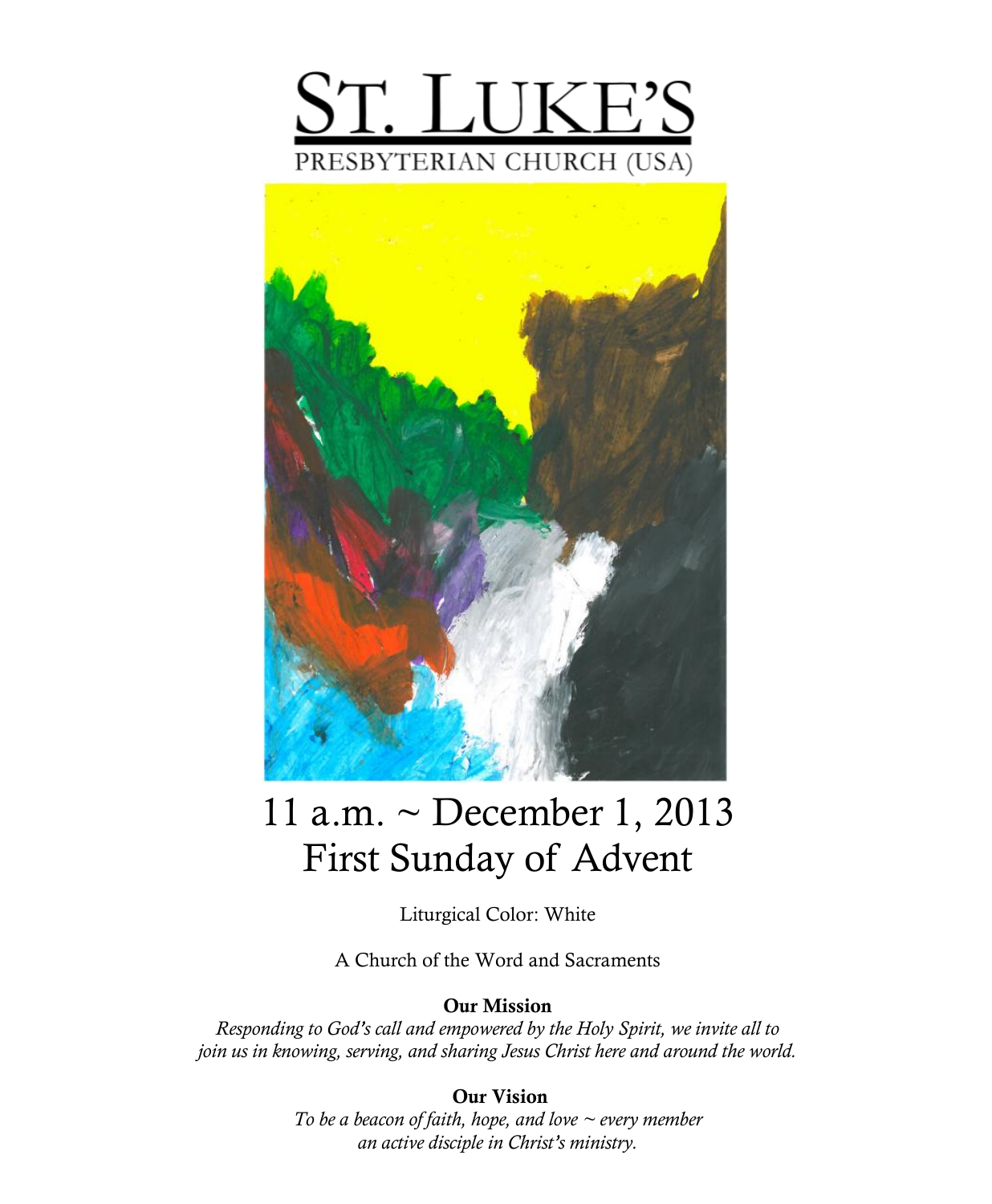# We Assemble in God's Name

# In Preparation for Worship

*The day is coming, O Lord, when people will say, "Come, let us go up to the mountain of the Lord, that You may teach us Your ways and we may walk in Your paths. As swords are beaten into plowshares and spears into pruning hooks, nation shall not lift up sword against nation, neither shall they learn war any more." In anticipation of the shalom Christ brings to all people we come now before Your throne of grace to give You our praise and thanksgiving. Amen.*

| Gathering Prayer of Adoration                                                                      |            | Jason Whitener                                          |  |
|----------------------------------------------------------------------------------------------------|------------|---------------------------------------------------------|--|
| Prelude                                                                                            | Meditation | Charles Callahan                                        |  |
| Advent Wreath                                                                                      |            | Andrea Rowland, Arturo Somoza,<br>and sons, Ian & Allen |  |
| <sup>*</sup> Processional Hymn #2 <i>Come, Thou Long-Expected Jesus</i>                            |            | <b>HYFRYDOL</b>                                         |  |
| Celebration of Community                                                                           |            | Shannon Dill                                            |  |
| *Invitation to Confession<br>Come Now, O Prince of Peace                                           |            |                                                         |  |
| Geonyong Lee                                                                                       |            | $O-SO-SO$                                               |  |
| Come now, O_Prince of Peace, make us one bo-dy,                                                    |            |                                                         |  |
| come O Lord Je - sus; re-con-cile all_ peo-ple.                                                    |            |                                                         |  |
| © 1982 Whole Armor/Full Armor Music. All rights reserved. Reprinted under OneLicense.net A-719333. |            |                                                         |  |

## \*Call to Prayer

Leader: The Lord be with you. **People: And also with you.** Leader: Let us pray.

**\*congregation standing;** † **seating of worshippers.**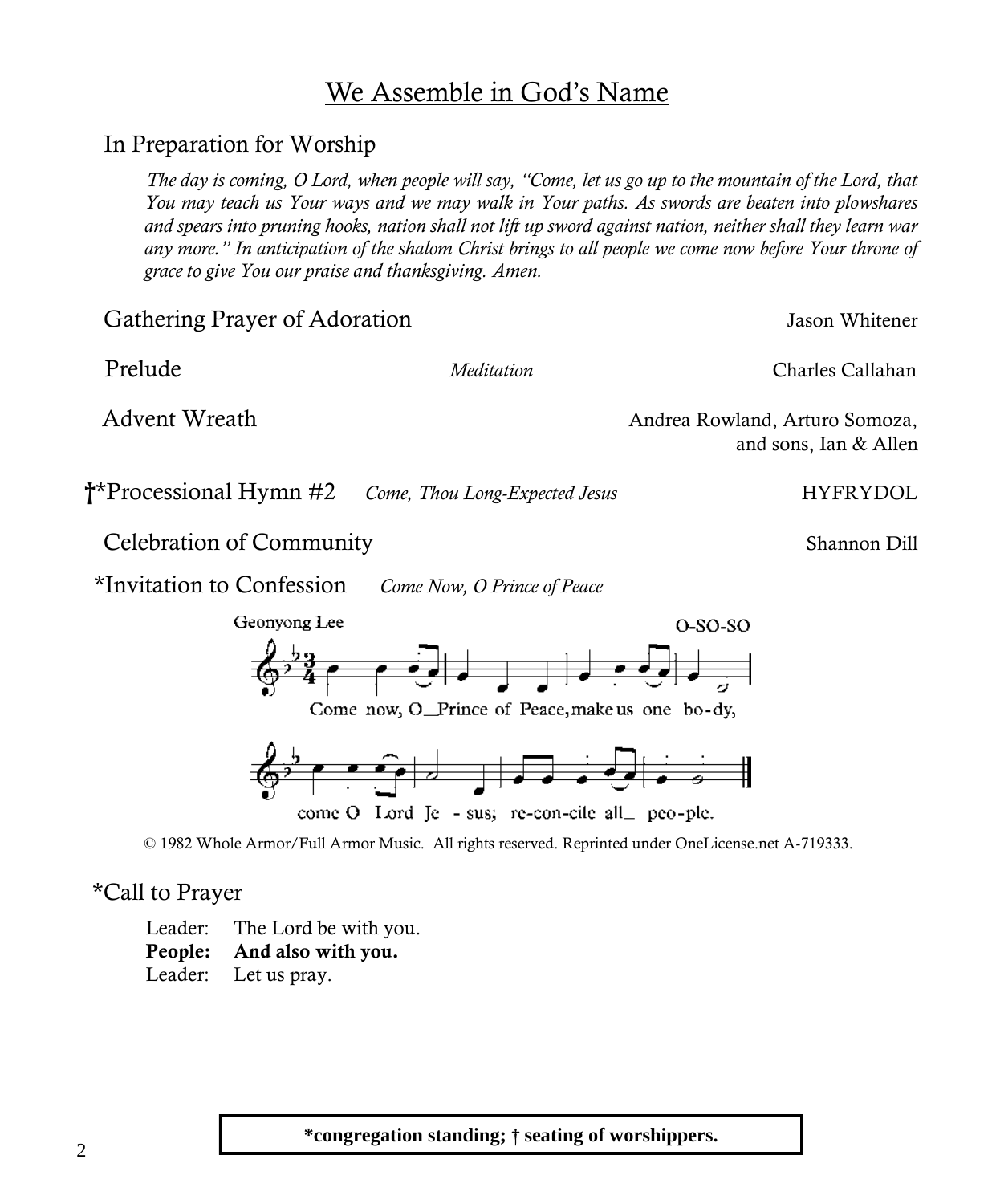\*Prayer of Confession (in unison)

**God of forgiveness and mercy, hear our prayer as we confess our sin. With moments so critical we let time go by. With deliverance so near we linger in the darkness. With Christ as our armor, we yet fear the unknown foe. With the night having passed, we still hesitate to greet the new day. O God, lead us forth, that we may meet the moment You graciously give us. Dispel the shadows, so that Your will may be clear. Clothed with light and new life in Christ, let us go forth as those awake to Your will. Amen.**

\*Assurance of Forgiveness

#### **†**\*Gloria

Choir: Gloria, Gloria, in excelsis Deo! Gloria, Gloria, alleluia, alleluia! **People: Gloria, Gloria, in excelsis Deo! Gloria, Gloria, alleluia, alleluia!**

# We Hear God's Word Proclaimed

Tell Us Our Story Jason Whitener

 Children are always welcome to stay in worship. However, if you prefer, parents of children may take them to the nursery. Parents of children in pre-k and kindergarten may take them to the Faithful Friends Class in Room 121.

Old Testament Reading *Isaiah 9:1-7* Kristy Whitener

Page 593

Leader: The Word of the Lord.

**People: Thanks be to God.** 

Anthem *Happy Advent, Glad New Year* arr. James Higbe Chancel Choir

Happy Advent, glad new year, time of preparation, new beginning, our new life, story of salvation. Christ's return, this is the song all the church is singing. Once He came, will come again, alleluias ringing. Come, Emmanuel, come, O Lord, come to Your creation. Make us, like You, holy, good; bring us Your salvation. Alleluia loud we sing, welcoming the Savior. Alleluia is our song ever and forever.

(Parents may return to their seats during the Anthem.)

New Testament Reading *Romans 15:4-13* Jason Whitener

Pages 988-989 Leader: The Word of the Lord. **People: Thanks be to God.**

Sermon *"A Light In Deep Darkness"* Jason Whitener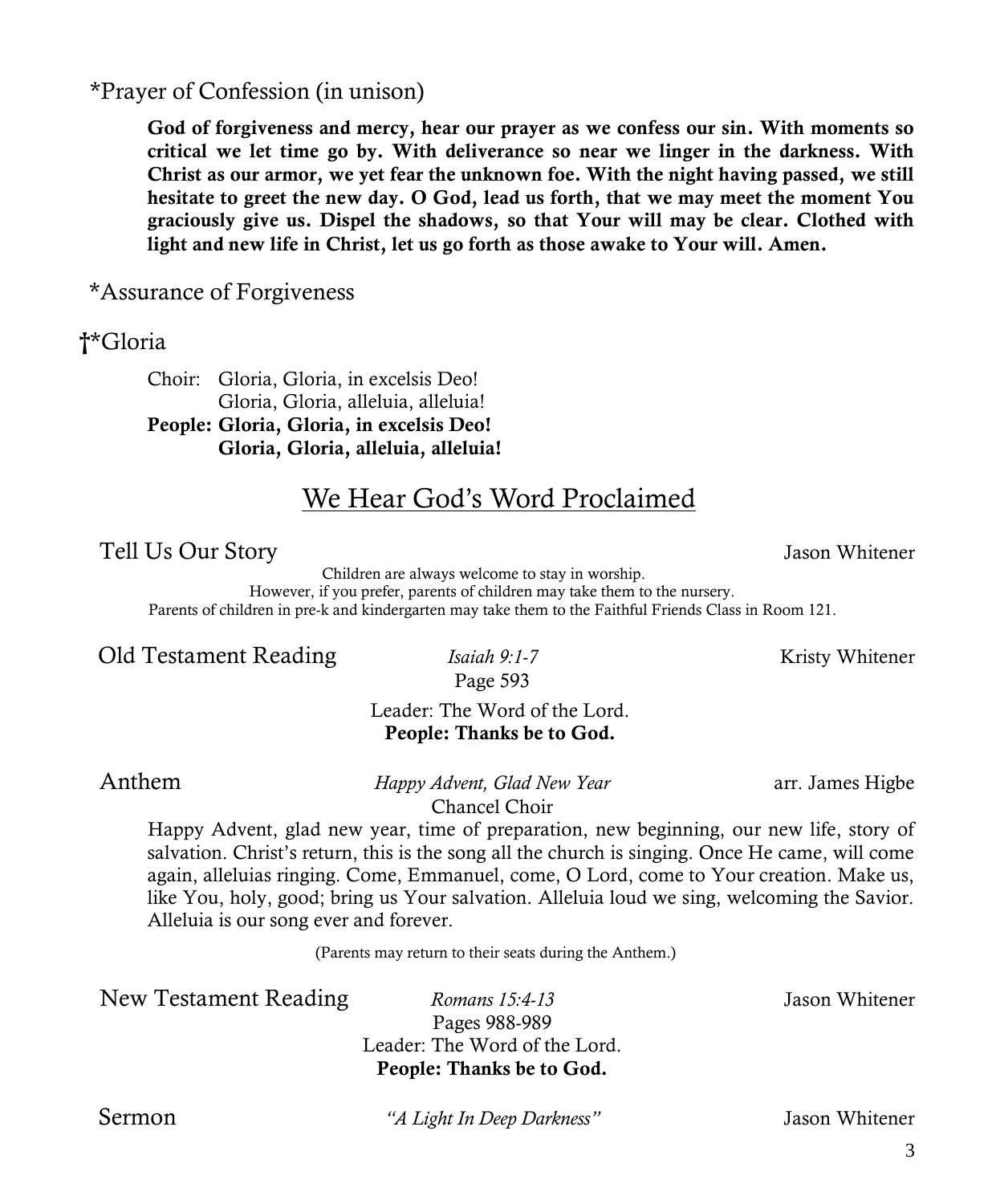# We Respond to God's Word

\*Nicene Creed (in unison)

**We believe in one God, the Father, the Almighty, maker of heaven and earth, of all that is, seen and unseen. We believe in one Lord, Jesus Christ, the only Son of God, eternally begotten of the Father, God from God, Light from Light, true God from true God, begotten, not made, of one Being with the Father; through Him all things were made. For us and for our salvation He came down from heaven, was incarnate of the Holy Spirit and the Virgin Mary and became truly human. For our sake He was crucified under Pontius Pilate; He suffered death and was buried. On the third day He rose again in accordance with the Scriptures; He ascended into heaven and is seated on the right hand of the Father. He will come again in glory to judge the living and the dead, and His kingdom will have no end. We believe in the Holy Spirit, the Lord, the giver of life, Who proceeds from the Father and the Son, Who with the Father and the Son is worshipped and glorified. Who has spoken through the prophets. We believe in one holy catholic and apostolic church. We acknowledge one baptism for the forgiveness of sins. We look for the resurrection of the dead, and the life of the world to come. Amen.**

*Offering & Offertory <i>Offertory Offertory* Charles Callahan

## \*Doxology

Choir: Brightly does Your manger shine, glorious is its light divine. Let not sin o'er-cloud this light ever be our faith thus bright.

#### **People: Brightly does Your manger shine, glorious is its light divine. Let not sin o'ercloud this light ever be our faith thus bright.**

#### The Lord's Supper

When coming forward for Communion, please kneel at the closest available space to the center aisle. If you would like to be served where you are sitting, please raise your hand as the communion servers come down the center aisle and you will be served by intinction (dipping the bread in the cup). Everyone is invited to participate in the sacrament. Children who have discussed the sacrament with their parents and/or a pastor are welcome. A server with gluten-free bread will be standing toward the center aisle on the pulpit side of the communion rail. If you prefer gluten-free bread, please indicate your preference to this server. *Parents, please note the center rings of the communion are filled with wine. Only the outer ring is filled with grape juice.* 

#### Communion Music *My Soul in Stillness Waits* **Marty Haugen**

# Chancel Choir

For You, O Lord, my soul in stillness waits, truly my hope is in You. O Lord of Light, our only hope of glory, Your radiance shines in all who look to You. Come, light the hearts of all in dark and shadow. O Spring of Joy, rain down upon our spirits, our thirsty hearts are yearning for Your Word. Come, make us whole, be comfort to our hearts. O Root of Life, implant Your seed within us, and in Your advent draw us all to You, our hope reborn in dying and in rising. O Key of Knowledge, guide us in our pilgrimage, we ever seek, yet unfulfilled remain. Open to us the pathway of Your peace. Come, let us bow before the God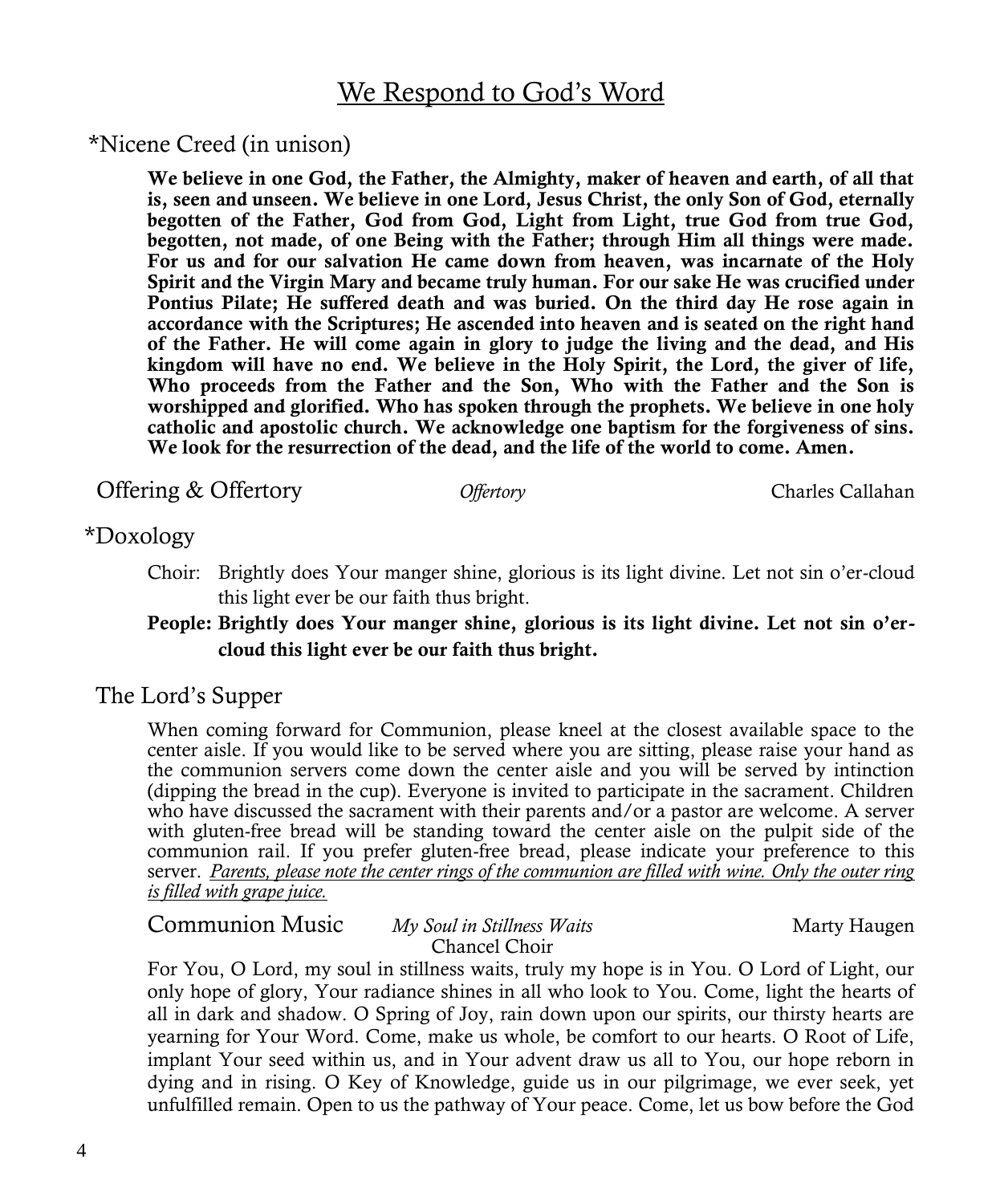Who made us; Let every heart be opened to the Lord, for we are all the people of God's hand. Here we shall meet the Maker of the heavens, Creator of the mountains and the seas, Lord of the stars, and present to us now.

#### *My Soul Cries Out* Rory Cooney Chancel Choir

My soul cries out with a joyful shout that the God of my heart is great. And my spirit sings of the wondrous things that You bring to the ones who wait. You fixed Your sight on Your servant's plight, and my weakness You did not spurn, so from east to west shall my name be blest. Could the world be about to turn? My heart shall sing of the day You bring. Let the fires of Your justice burn. Wipe away all tears, for the dawn draws near, and the world is about to turn! Though I am small, my God, my all, You work great things in me, and Your mercy will last from the depths of the past to the end of the age to be. Your very name puts the proud to shame, and to those who would for You yearn, You will show your might, put the strong to flight, for the world is about to turn. From the halls of power to the fortress tower, not a stone will be left on stone. Let the king beware for Your justice tears ev'ry tyrant from his throne. The hungry poor shall weep no more, for the food they can never earn; There are tables spread, ev'ry mouth be fed, for the world is about to turn. Though the nations rage from age to age, we remember who holds us fast: God's mercy must deliver us from the conqueror's crushing grasp. This saving word that our forebears heard is the promise which holds us bound, 'til the spear and rod can be crushed by God, who is turning the world around.

## Morning Prayer & The Lord's Prayer

**Our Father Who art in heaven, hallowed be Thy name. Thy kingdom come, Thy will be done, on earth as it is in heaven. Give us this day our daily bread; and forgive us our debts, as we forgive our debtors; and lead us not into temptation, but deliver us from evil. For Thine is the kingdom and the power and the glory, forever. Amen.**

# We Go in God's Name

| *Sending Hymn #5      | Let All Mortal Flesh Keep Silence                                                         | <b>PICARDY</b>   |
|-----------------------|-------------------------------------------------------------------------------------------|------------------|
| *Benediction          |                                                                                           |                  |
| *Benediction Response | <i>What Does the Lord Require?</i><br>Chancel Choir                                       | Jim Strathdee    |
| your God. (Micah 6:8) | What does the Lord require of you? To seek justice and love kindness and walk humbly with |                  |
| *Postlude             | Toccata                                                                                   | Charles Callahan |

Worship Note: The organ selections by Charles Callahan are from a piece entitled "Partita on *Hyfrydol*" which is the hymn tune for "Come, Thou Long Expected Jesus."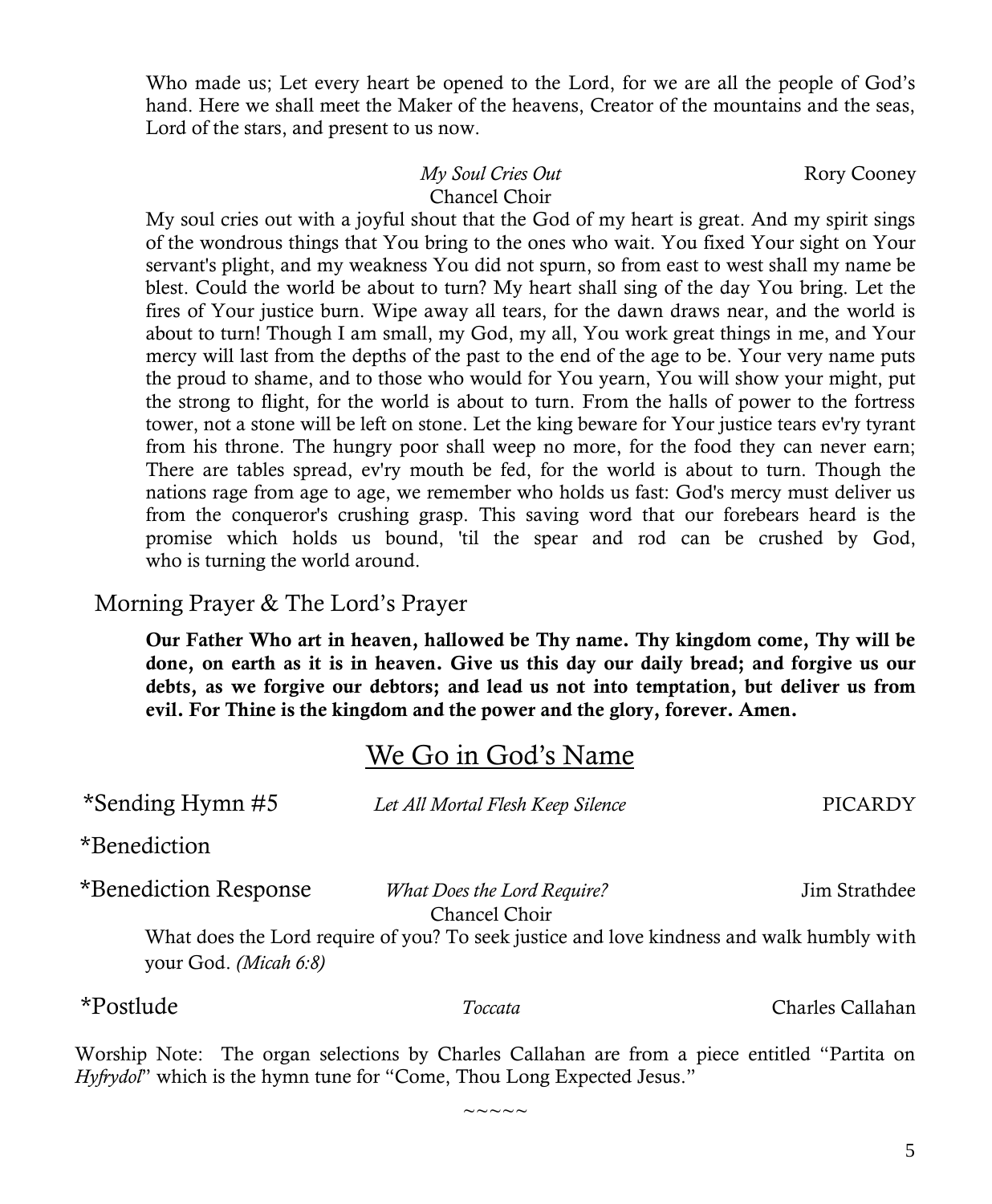## Serving Today

**Acolytes: Crucifer:** Bonnie Ruggiero, **Candle Lighter:** Grace Strickland, **Bible Bearer:** Julia Strickland, **Bell Ringer:** Kristin Wadsworth **Chancel Guild:** Andrea & Roby Price **Communion Servers:** Dave Elkins - captain, Faye Cashwell, Tom McIntosh, David McKenney, John Ray, Chris Wiseman **Continental Breakfast:** Christy, Peter, Daniel & Aidan Keohane **Faithful Friends:** Kari & Miles Young **Greeters:** Kris Turnbull, Meg & David Wallace **Open/Close:** Miles Young **Sound Crew:** Bob Burroughs **Ushers:** John Tienken - captain, Gary Phipps, Amy & George Stewart, Peggy Tienken

> We would like to thank Amanda Dunnick and Lindsay Ballow for teaching Faithful Friends last Sunday.

> > ~~~~~

**Commitment: "Overflowing with Thanksgiving":** This week we celebrate Thanksgiving by remembering all of God's many blessings on us. Imagine the thanks our forefathers shared with the natives in Plymouth Rock. Surviving a difficult and uncertain ocean voyage and arriving in an unfamiliar new land, what a great opportunity to praise the Father who oversaw them. What blessings call you to give thanks? We are thankful for St. Luke's and the 227 families and children who are thankful for the ministries of St. Luke's, and have pledged \$1,070,964. As you reflect on your blessings this Thanksgiving season, consider the impact St. Luke's makes on your life, your family's spiritual life and in the lives of the many people St. Luke's touches through our ministries. If you have not made your pledge of thanksgiving, please take a moment and send an email to [commitment@slpres.org](mailto:commitment@slpres.org) or put a hardcopy pledge in this Thanksgiving offering. Many blessings, Chris and Allison

**Officer Recommendations:** The Officer Recommendation forms are available in the lobby and narthex. If you would like to recommend someone to be a deacon or elder for the Class of 2017, please complete a form and place it in the boxes provided in the lobby or narthex. Let us hear from you by NEXT Sunday, **December 8**. Be sure to have requested permission from the individual you nominate. Thanks from the Officer Nomination Committee.

**Stephen Ministry:** We are honored by the support we have received as we began the Stephen Ministry in 2008. We celebrated our annual Stephen Ministry Sunday November 3. It was a pleasure to serve continental breakfast to many hungry members! Jason's sermon, "Pass It On" encouraged us to share with chosen family and friends the difference they have made in our lives. If you were not in attendance, you may listen to the sermon via our website. If you would like additional Blue Ribbons, contact Cathie Rogers. If you experienced a particularly special moment with your chosen blue ribbon recipient(s) - "Pass It BACK" to us! We would love for our congregation to know about how good does go around! Share your message via email to Stephen Leader Cathie Rogers at [cathierogers@gmail.com.](mailto:cathierogers@gmail.com)

**2014 Women's Retreat – Mark Your Calendars Now:** Can you believe it's the end of November already? Where did this year go? With time passing so quickly, we wanted you to put on your calendar the dates for the 2014 Women's Retreat so you won't miss the weekend. We will gather together on Friday afternoon, March 14 and return home on Sunday, March 16, 2014. Details will be coming in January so mark your calendars and plan to join us.

**For more information on our Advent and Christmas events**, please see the flyers available in the lobby, narthex, and on our website, www.slpres.org.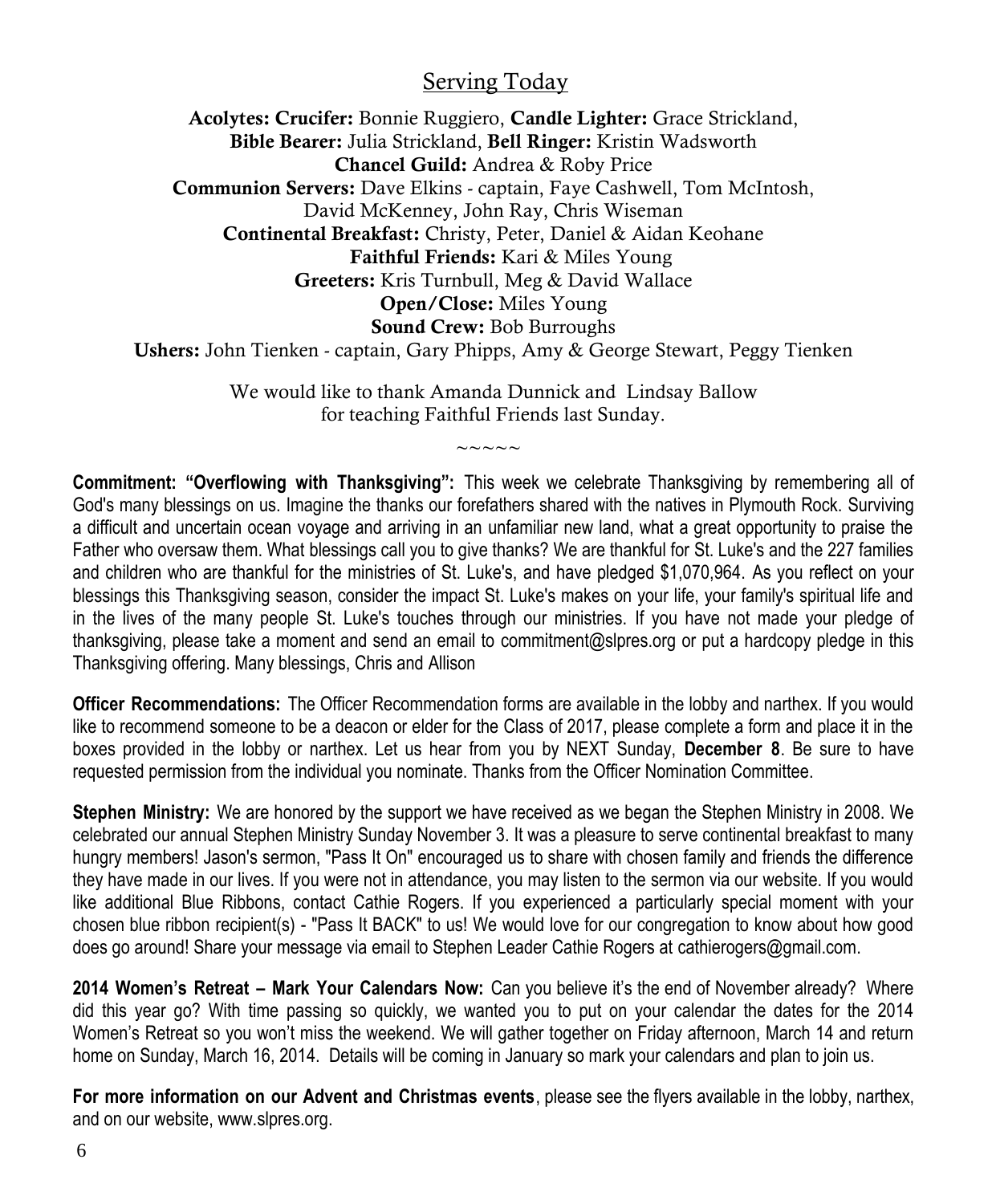# KNOW

**FEAST for ALL!** Register now for our Wednesday night fellowship and learning program, which begins Wednesday, January 15. Please leave your completed registration form and payment in the picnic basket in Sheppard Hall or in Liz Catlett's mailbox. Note the family dinner deal! More details are in the brochures which can be found on our website, [www.slpres.org,](http://www.slpres.org) in the lobby, in the narthex, or in the Sheppard Hall lobby. Don't forget you can also sign up for dinner weekly on the blue pew cards, or call Sally Hawkins in the church office by noon on Monday.

**Men's Bible Study:** Meets every Friday, year round, 6:40-8 a.m. in the Parlor, Room 145, and is led by Dave Elkins. Gather with other men before you start your day to share in Bible study and fellowship. We are studying First John.

**Advent Daily Devotionals Take a New Approach for 2013:** We are happy to offer this year's daily devotional for Advent in multiple formats - online, via Twitter or Facebook or as a soft cover book! We also have a daily email specifically for youth, elementary students and their families.

This year's devotional is from *Sacred Space*. *Sacred Space* is inspired by the spirituality of Saint Ignatius of Loyola whose insights into God's working with the human heart have been of great assistance to countless people over the centuries. *Sacred Space* is a work of the Irish Province of the Society of Jesus - the Jesuits. We think that you will find the daily devotions a powerful way to prepare yourselves for the birth of Jesus.

> To view the daily devotions online, go to:<http://www.sacredspace.ie/> To link to them via Facebook: <https://www.facebook.com/sacredspace.ie> To link to them via Twitter: @sacredspacepray

If you do not have computer/smart phone access, a limited number of copies of the book version is available at the church office for \$2 per copy.

If you prefer a more condensed daily devotion, we recommend Pittsburg Presbyterian Theological Seminary's online devotional, which may be found here: [http://www.pts.edu/devotional\\_1.](http://www.pts.edu/devotional_1)

This version is also available via Facebook, Twitter and email. Follow the link above for more information.

**For our youth and elementary students**, we encourage you subscribe to the *Daily Prayer* RSS feed (which will send you devotionals daily via email) at [http://www.umsmprays.org/.](http://www.umsmprays.org/)

**For the children's advent devotional guide from Presbyterian Church, USA,** please go to their website at http://webelieve.pcusa.org/we-believe/advent-calendar.

If you have any questions or need help, please contact Shannon Dill ([shannondill@slpres.org\).](mailto:shannondill@slpres.org)

#### *St. Luke's Presbyterian Women (SLPW)*

**Tuesday, December 3 at 7 p.m.:** Coordinating Team Meeting in the Parlor, Room 145)

**Monday, December 9:** Christmas dinner and communion service. See the Advent brochure.

**Circle Meetings** will resume in January.

Questions? Contact Ellen Womack, Moderator, at epwomack@bellsouth.net or 770-913-0314.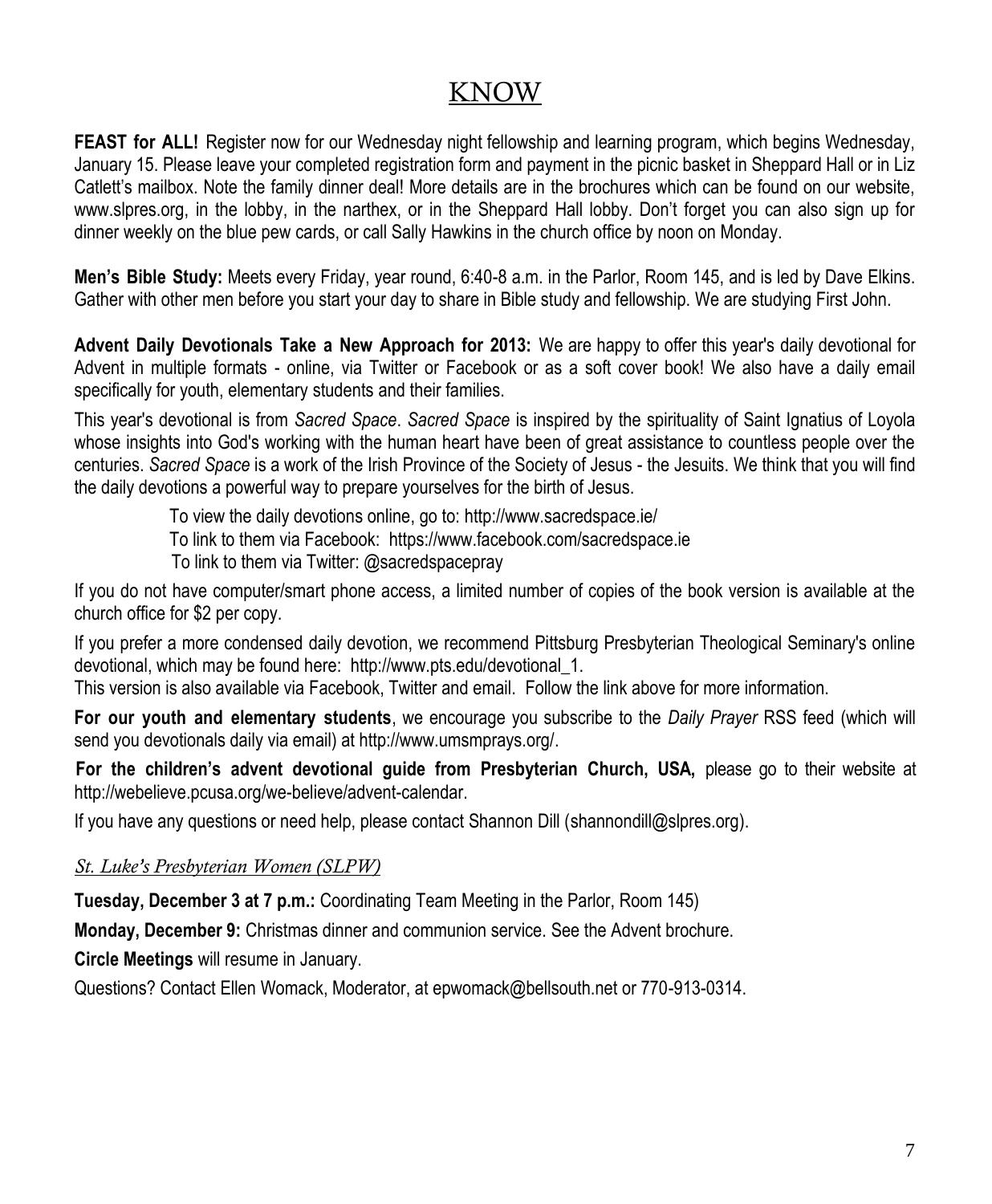#### *Adult Sunday School ~ Next Sunday ~ 9:30-10:30 a.m.*

**Each of our Sunday School classes will be studying** *Christmas: Light Splits the Night:* Jesus Christ, the Savior -Messiah and King of kings, came to us as a child born in a cattle stall and grew into a person like no other in history. Each Advent season, with all its fanfare, gives us an opening to remember the strange and wonderful time when light split the night and God became one of us. We hope that you will join us on Sundays and at other special times and be a part of this Advent season when we explore how God's amazing light illuminates the world.

Faith Foundations, Room 232 FINCH (Families in Christ), Room 203

The New Testament - The Historical Jesus, Room 145, Parlor Seasons of the Spirit, Room 231-233

Soul Food, Room 235

Questions? Contact Shannon Dill at shannondill@slpres.org or 770-393-1424 ext. 229. *Youth Connection (SLYC)*

**Youth Sunday School:** Sundays, 9:30-10:30 a.m. in the Youth rooms **Youth Connect:** No Youth connect tonight.

**December 7-8:** Middle School Retreat

**December 8:** Toys for Tots toy sorting and packing. Meet at church at 3:45 p.m. After we get the toys packed, your family is welcome to stay for the concert or bring money to get ice cream as a youth group.

**December 15:** Youth Christmas Parties - see Christmas events brochure for more information **Youth Choir:** Sundays, 7-8 p.m., in the Choir Room

Questions? Contact Phil Brown at philbrown@slpres.org or 770-393-1424 ext. 238.

#### *News from SPLASH! Children's Ministries*

**Family Advent Calendars:** Our matchbox calendars with Advent activities were so popular last year, we decided to offer them again to families who may not already have one. If you still have your calendar, pick up a new packet of slips.

**All Children are invited to join us for "Happy Birthday, Jesus!" on Sunday, December 8, 9:30 to 10:30 a.m. in the Great Hall:** We will make Advent crafts, help others, and eat birthday cake! Please bring one "birthday item" (cake mix, sprinkles, frosting, cups, plates, etc.) for the Community Assistance Center.

Questions? Contact Catherine Anne Thomas at cathomas@slpres.org or 770-393-1424 ext. 228.

# SHARE

**Last Sunday, St. Luke's Church welcomed 15 guests to its worship services.** Each Sunday, many of our pews will have a first-time or repeat visitor. Your warm welcome to our guests expresses the inviting and hospitable character of this congregation. Your smile and welcoming word make a difference.

**Marriage Enrichment Group Monthly Meetings:** Our monthly meetings will resume in January. New couples or couples with questions may contact Kimey and Mark Reed at kimeyreed@gmail.com or 404-441-8614.

**Men's Breakfast:** *Momentum for Change ~ Women for Results:* In December it will be held the **first Saturday, December 7, at 8 a.m.** We have the privilege of having St. Luke's member, Anne Hallum, as our guest speaker. Anne has been recognized by the United Nations for her work with AIR (Alliance for International Reforestation) in Guatemala and its impact on the climate. She will speak to us about her trip to the United Nations Climate Change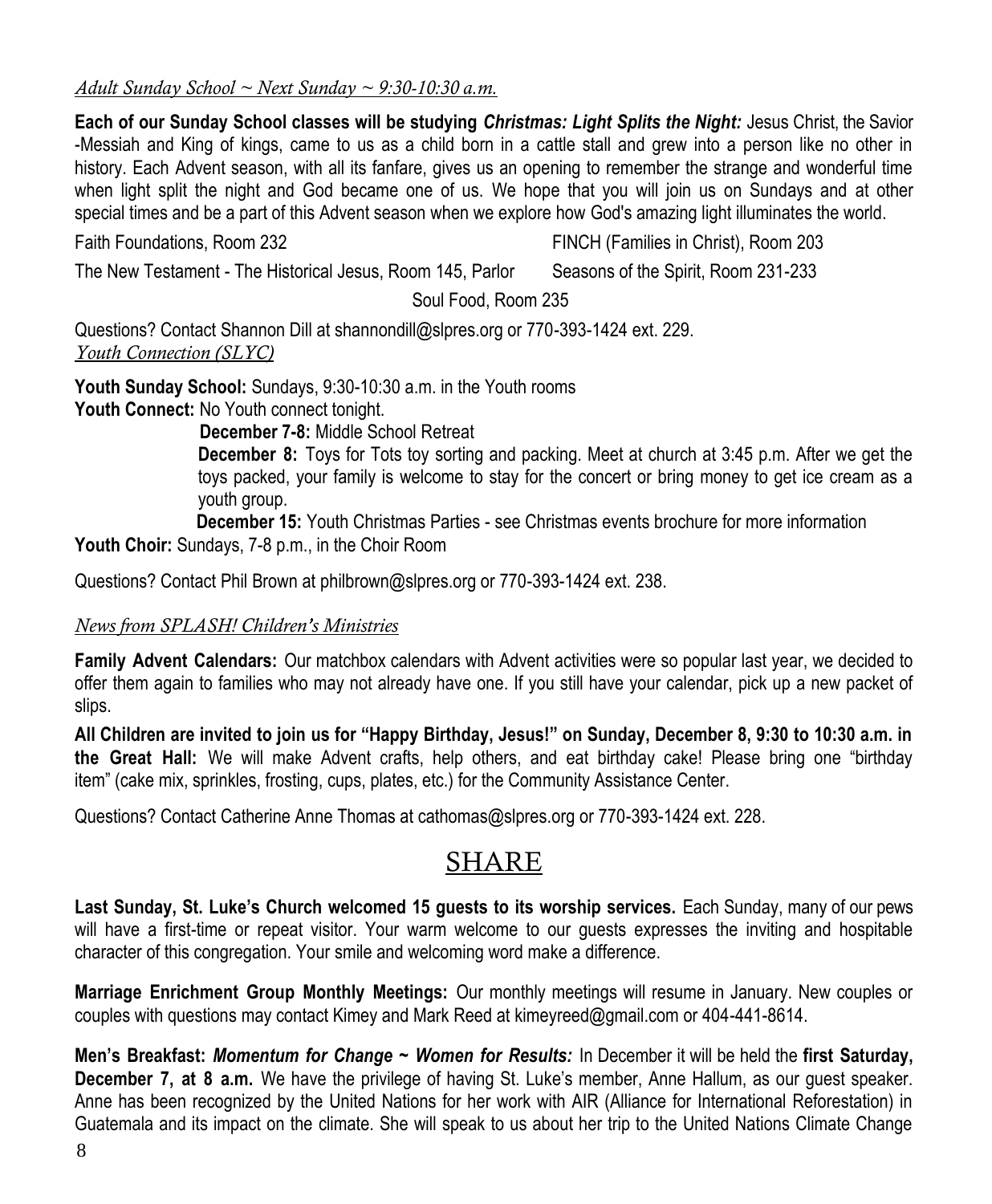Conference in Warsaw, Poland in November where she and two women with AIR in Guatemala were recognized for the achievement. It is one of six programs in the world led by women that have received this special UN recognition - Momentum for Change: Women for Results. Air has been one of St. Luke's outreach missions for many years and a number of St. Luke's members have traveled to Guatemala to help with the reforestation effort. Come and enjoy a delicious breakfast and hear Anne talk about her UN experience and the work of AIR. Note that it is a Toys for Tots weekend at St. Luke's. Please bring a new unwrapped toy for the Toys for Tots Drive. St. Luke's women and their guests are always welcome. Contact Daryl Moore if you plan to attend or if you have any questions - H: 770-395- 6278; C: 404-993-6203; [ddmoore@yahoo.com.](mailto:ddmoore@yahoo.com)

**Jobs & Java - St. Luke's Job Seekers Support Group on Tuesday, December 10:** We will meet at noon in Room 230 for networking and support. For information, contact Jim Garrison, jimgarrison@mindspring.com, or Jared Elliot, jared.elliot@att.net.

**2014 Flowers:** To give flowers in memory or in honor of someone or for a special event, sign up now! Cost is \$80. The calendar is located on the main lobby bulletin board. Please sign up or call Celeste Fischer, 404-434-8099 or Faye Cashwell, 770-409-1960.

**Visit St. Luke's Library!** Many of you may not realize that we have a wonderful small library here at St. Luke's. It is located upstairs directly above the lobby and is open to all members. We have everything from children's books to books on theology - really something for everyone. Stop by to see what you may like to read next.

**Better Marriages Getaway Weekend for Your Marriage:** Registration is underway for the Better Marriage Getaway Weekend, "Pathways to the Heart", **February 14-16, 2014** at the Sea Palms Resort in St. Simons Island, GA. The registration fee is \$225 per couple before January 13 (then \$255). The hotel room is booked separately at \$129 per night. Registration forms can be found at www.BetterMarriagesGA.org or contact Kimey and Mark Reed at kimeyreed@gmail.com or 404-441-8614 for more information. This would be a fantastic Valentine's gift.

**The Worship Exploratory Task Force:** We are engaged in ongoing discussions on how we can better serve our congregants in worship and we want to hear from you! Please contact a member of the committee or Bruce Jones chair, [stratocaster2@comcast.net](mailto:stratocaster2@comcast.net) or 404-304-5346, with your comments, concerns, and suggestions. Members of the committee are Mary Louise Connor, Parker Cutler, Debi Elkins, Jim Giesler, Jill Hudson, Tom Loftis, Clair Maxwell, Wendy Moreland, Paula Morris, Roby Price, Kimey Reed, Edna Schell, Jim Schell and Jason Whitener.

**PALS Enrichment Classes:** Perimeter Adult Learning & Services, Inc. begin their classes on January 6 and they run through March 3, 2014 at Dunwoody United Methodist Church. For more information, pick up a pink brochure in the lobby kiosk, contact PALS at 770-698-0801, or visit their website, www.palsonline.org

## *From the Choir Loft*

**CHRISTMAS is just around the corner.** Be a part of choir as we rehearse Christmas music for Toys for Tots and Lessons and Carols. It would be great to have YOU singing up front for these special seasonal events. Contact Clair Maxwell (clairmaxwell@slpres.org or 770-393-1424 ext. 227) about participating and sharing your musical gifts. Join us!

**Chancel Choir (adults)** Wednesdays, 7:30-9 p.m.

**Festival Ringers (youth & adults)** Wednesdays, 6:15-7:15 p.m.

**Youth Choir (6th-12th grades)** Sundays, 7-8 p.m., in the Choir Room

**Westminster Choir (2nd-5th grades)** Wednesdays, 5-5:45 p.m.

**Cherub Choir (4 years - 1st grade)** Wednesdays, 5:15-5:45 p.m.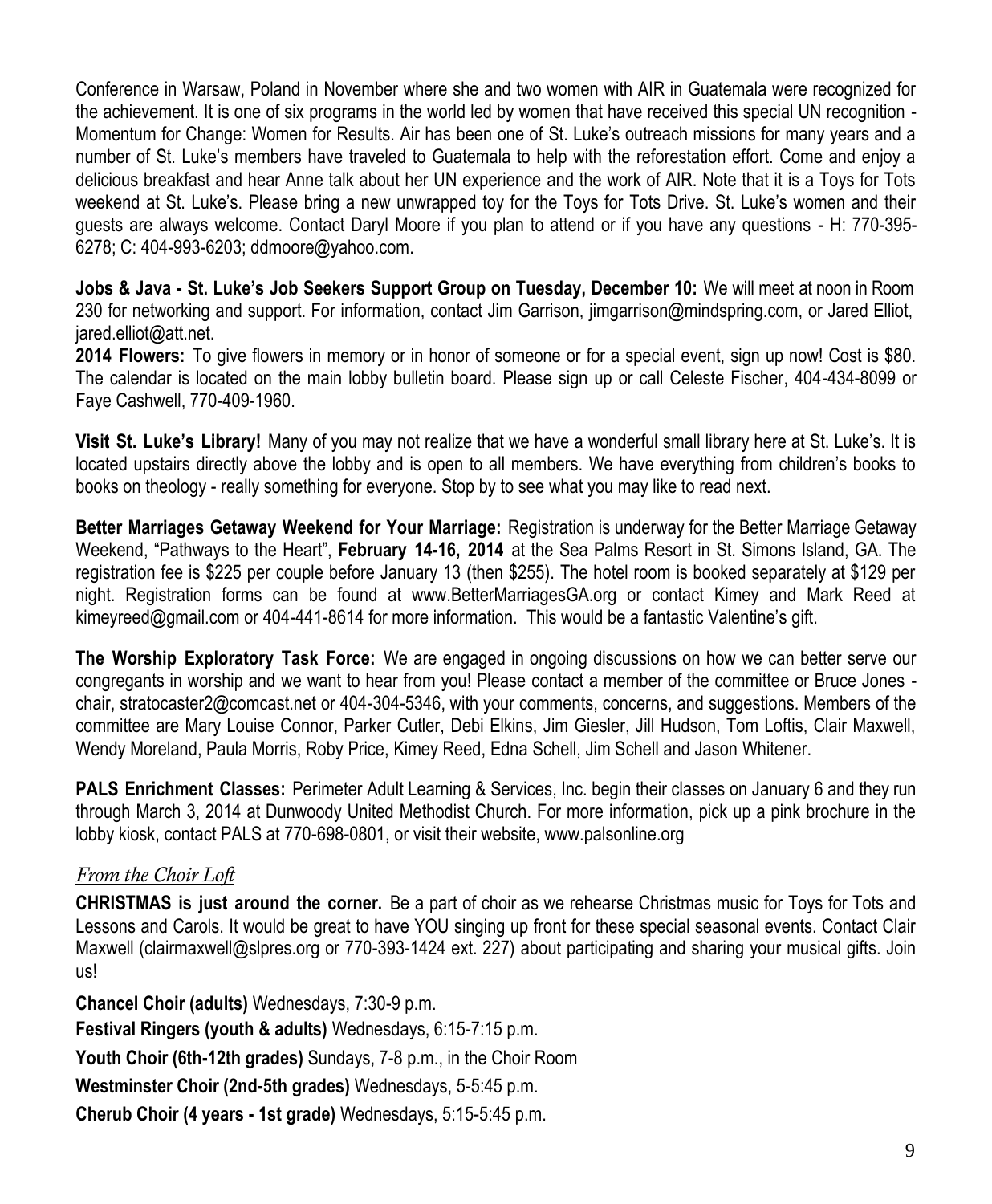# SERVE

**Buy Some; Share One:** St. Luke's has an ongoing food drive to support local organizations. We ask that **every** time you go to the grocery store, pick up one extra non-perishable item and put it in one of the carts in the main lobby (just inside the doors at the Manhasset entrance) - Buy Some; Share One! Their most needed items are canned meats such as chicken and tuna, peanut butter, jelly, cereal, rice, canned vegetables, cereal and toilet paper. Please help fill the pantry for neighbors seeking assistance. We are now collecting for the Interfaith Outreach Home.

**Prayer Ministry:** Our St. Luke's Prayer Ministry Team is involved in intercessory prayer. Intercessory prayer is the act of praying on behalf of others. The Bible is clear that Christians are called to be intercessors. If you would like to become a part of the Prayer Ministry Team, contact Paula Barbin, barbin@fulton.K12.ga.us or 678-297-9877.

**Volunteers Needed to Provide Dinner at IOH:** Interfaith Outreach Home (IOH) provides transitional housing for homeless families. St. Luke's provides and delivers a meal on the third Thursday of each month when the parents receive life skills training. Reimbursement for IOH meals is budgeted. This typically involves approximately 10 adults and 15 children. If you, your family, or group are willing to provide and serve a meal for IOH, please put your name on the sign-up sheet on the lobby bulletin board or contact Al Bridges at 770-394-6581. We still need someone to sign up for the dinner on May 15, 2014. If you would like to help with a dinner for another night, please contact the person already signed up.

**Share a Dinner at Journey Night Shelter:** St. Luke's provides dinner on the fourth Sunday of the month for 26 homeless men at Journey (formerly Druid Hills). Volunteers are needed for each month, September 2013 through August 2014. The following dates in 2014 are still available: April 27, May 25, June 27, July 27. If you, your family, or group are willing to provide a meal one month, please sign up on the sheet on the lobby bulletin board or you may call Al Bridges at 770-394-6581.

**Get together with some friends for a continental breakfast here at St. Luke's every Sunday morning and welcome folks as they arrive.** If you and your friends could furnish one of these breakfasts, we will be glad to reimburse you. Please sign up on http://bit.ly/slpcbrkfst or contact Jay Burton, jburton@mfllaw.com. We also need **volunteers to greet folks** as they come in through the lobby and narthex. All you need is a smile and to be able to open a door! Families are encouraged to help. Sign up to be a greeter at http://bit.ly/slpcgreet2 or contact Jay Burton, jburton@mfllaw.com.

**Looking to serve your church?** There is a need for those willing to serve in a friendly and welcoming way as ushers. Duties include greeting everyone, passing out bulletins, taking up the offering, directing congregants during communion, and tidying up after worship. Questions? Contact John Tienken, 770-394-1104, tienkenj@gmail.com.

The drawing on the front cover is by Nate Ballow, age 4.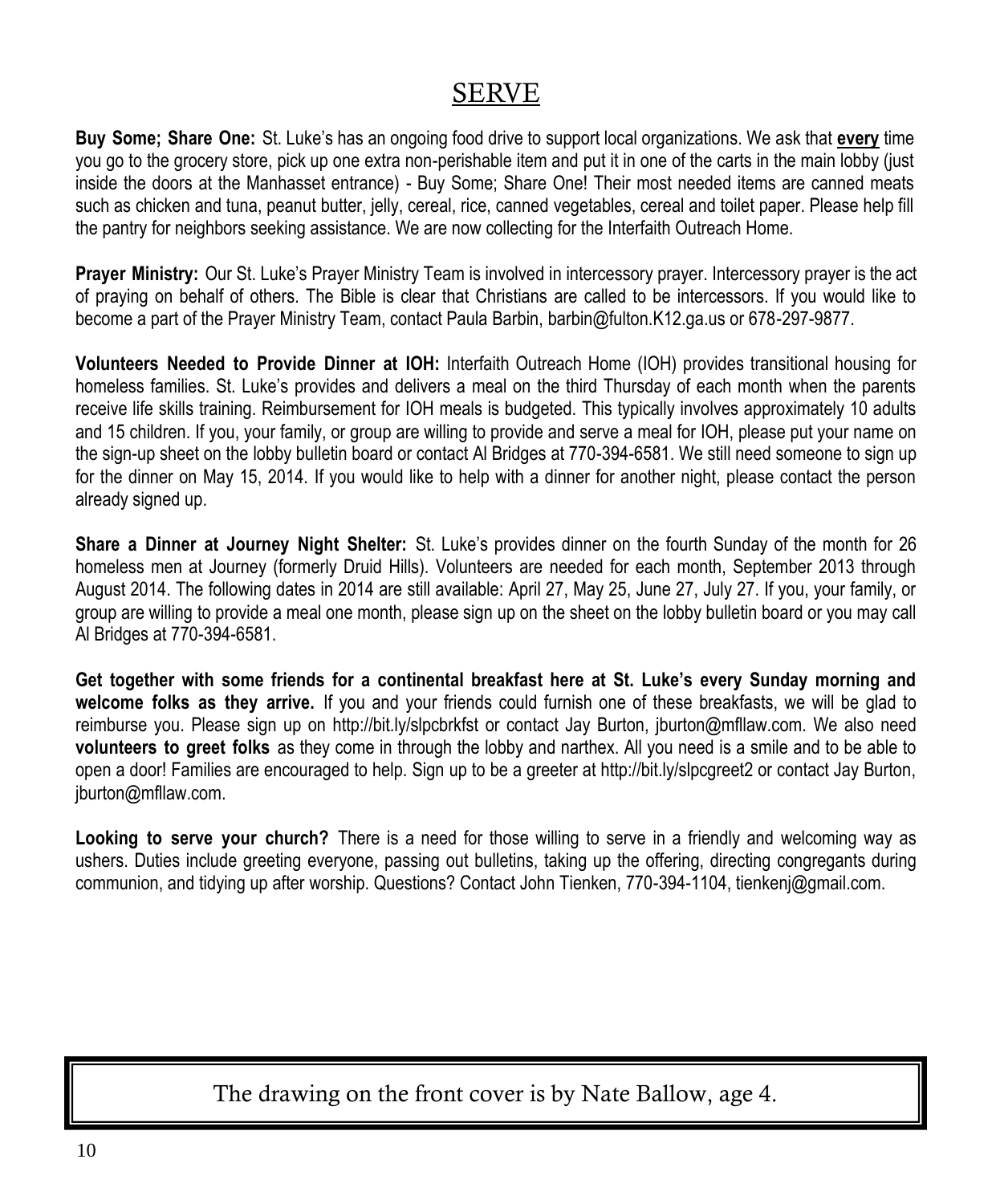**Helping Hands:** This ministry matches short term or emergent needs in the congregation with available resources. Could you use your time and talent to assist someone in the congregation? Examples are setting up or assisting with a computer, driving a member to an appointment, helping change light bulbs. If this interests you, contact Billy Martin, billybeer214@yahoo.com or 770-441-0373. If you need the Helping Hands team, contact your Deacon.

**Looking for a great way to meet other St. Luke's members while serving our congregation?** St. Luke's meal ministry provides meals for families or individuals who are recovering from a recent surgery or illness, suffering from the loss of a loved one, or celebrating the birth or adoption of a new baby. If you are interested in delivering a meal to a congregation member or would like more information, please contact Krissy Williams at bkcook71@yahoo.com.

**R.O.C.K. (Reaching Out Through Crocheting & Knitting):** Wednesdays, 10 a.m. - noon. Men and women, young and not quite so young, of varying skill levels (absolute beginners to experts) are welcome! We make prayer shawls, layette sets for preemies, squares for blankets, and a variety of other items for outreach projects.

# OYS FOR TOTS Benefit Concert Sunday, December 8, 2013 4-5 p.m. in the Sanctuary Bring an unwrapped toy to donate!

# Elders

**Class of 2014:** Tricia Bridges, Jim Bryant, Faye Cashwell (Clerk of Session), Parker Cutler (Youth Elder), Annie Hardy, Sally Joyce, David King, Dick Miller, John Ray. **Class of 2015:** Jennie Burroughs, Jared Elliot, Tricia Igleheart, Fern Mitropoulos, Mark Reed, Chris Wiseman, Chris Wallace, Les Woodsides. **Class of 2016:**  Rich Crutchfield, Mary Guerrant, Tom Loftis, David McKenney, Wayne Radloff, Mark Ryan, David Tharp, Allison Thornton.

## Deacons

**Class of 2014:** Diane Beidl, Jay Burton, Jim Giesler (Moderator), Joyce Johnson, Jean Kammerer, Paula Morris, Luis Sepulveda, Carol Sweigert, Kris Turnbull. **Class of 2015:** Maria Barnhart, Matt Biggerstaff, Sarah Caverhill, Peter Keohane, Julie Knotts, Billy Martin, Gena Spears, Taylor Vivian, Krissy Williams. **Class of 2016:** Sandra Clay, Amanda Dunnick, Shawn Hamlin, Niki Rabren, Katherine Robeson, Rebecca Strickland, Jenny Troha, Michelle Vail, Meg Wallace.